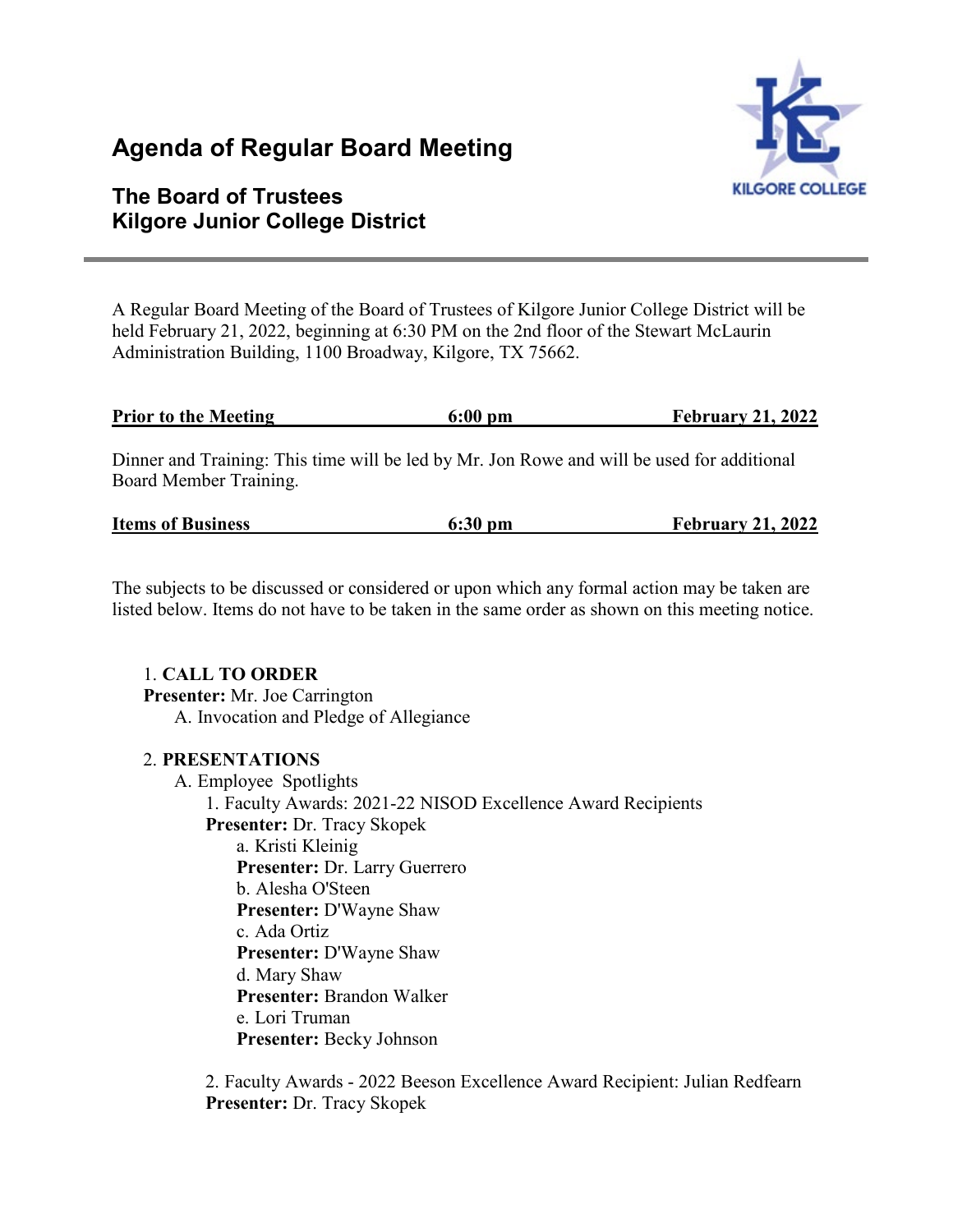B. Student Success Spotlight - Fall to Spring Retention **Presenter:** Natalie Bryant, Coordinator of Institutional Research

### 3. **PUBLIC COMMENT**

#### 4. **CONSENT AGENDA**

#### **Presenter:** Joe Carrington

- A. To consider approving the minutes of December 14, 2021 regular board meeting
- B. To consider approval of personnel items submitted as follows:
	- Employee Resignations
	- Employee Retirements
	- Employee Terminations
	- Proposed Change of Employment
	- Offers of Employment
- C. To consider payment of legal fees

#### 5. **BOARD COMMITTEE REPORTS & ACTION ITEMS**

#### A. **Investment/Finance/Audit Committee** - Jon Rowe, Chair

1. ACTION ITEM: To consider a budget amendment that will allow for the purchase of KC Mobile Operations Unit **Presenter:** Mr. Terry Hanson

2. ACTION ITEM: To consider approving Tuition and Fee Recommendations **Presenter:** Mr. Terry Hanson/Dr. Tracy Skopek

3. ACTION ITEM: To consider, by Resolution, renewing the 50% Historic Property Tax Exemption Rate for the year 2022 for the Dr. E. L. and Nancy Walker recorded historical landmark home in Gladewater, Texas owned by Matthew L. and Memori Ruesing.

**Presenter:** Mr. Jon Rowe

4. INFORMATION ITEM: November 2021 Financial Snapshot Update **Presenter:** Mr. Terry Hanson

5. INFORMATION ITEM: Public Funds Investment Act (PFIA) Investment Report - Quarter 1

**Presenter:** Mr. Terry Hanson

#### B. **Policy & Personnel Committee** - Lon Ford, Chair

1. ACTION ITEM: To consider approval of the following policies: a. BD (Legal, Local): Board Meetings

b. BE (Legal, Local): Policy & Bylaw Development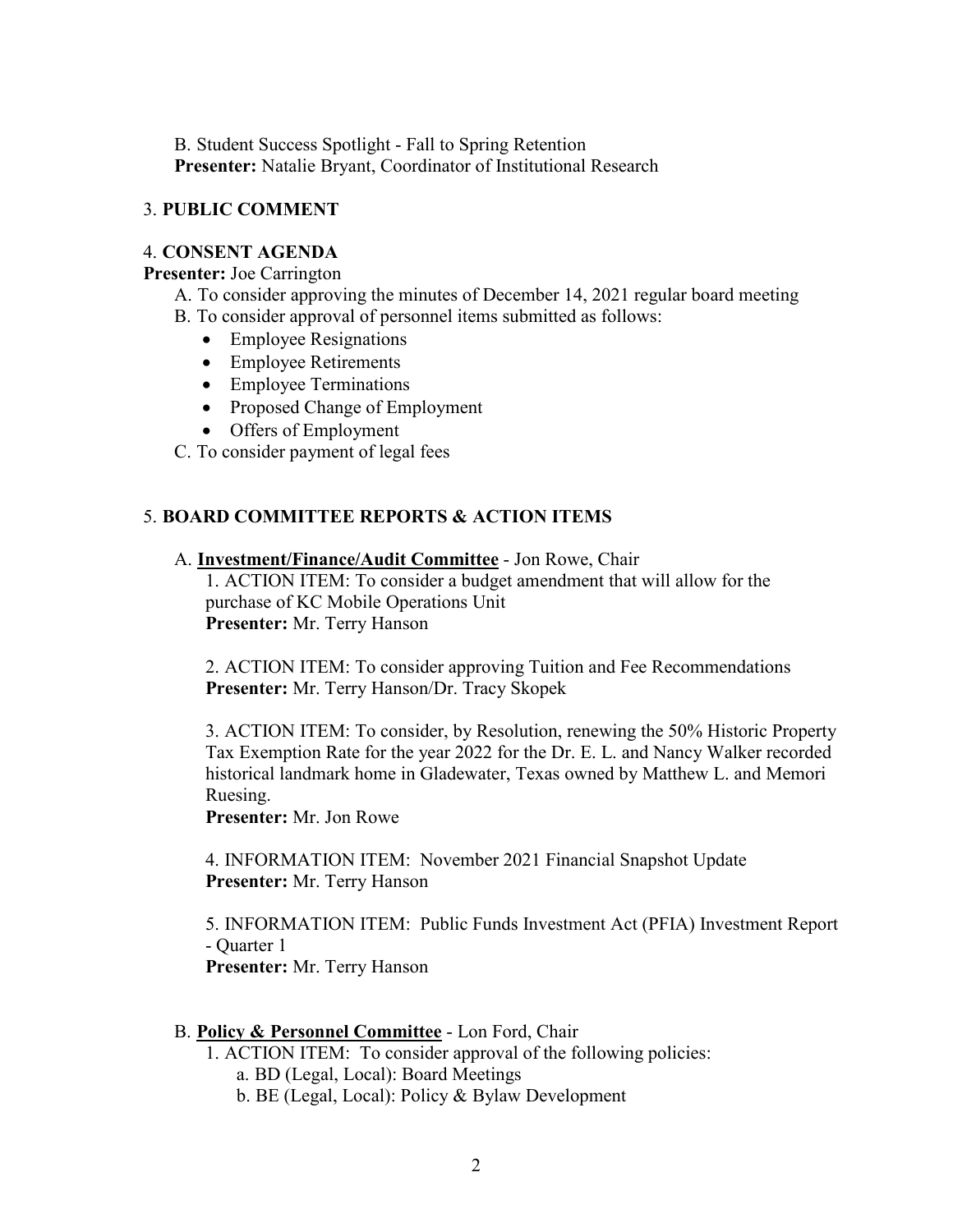- c. BBH (Local only): Conventions, Conferences, and Workshops
- d. CDC (Legal, Local, Administrative Rule): Audits
- e. CM (Legal, Local): Facilities Construction
- f. CMA (Legal, Local) Facilities Construction: Competitive Bidding
- g. CMB (Legal, Local): Facilities Construction: Competitive Sealed Proposals
- h. EA (Legal, Local): Academic Year and Calendar
- i. EBA (Legal, Local): Alternative Methods of Instruction: Distance Education
- j. FB (Legal, Local): Admissions
- k. FC (Legal, Local): Attendance

#### C. **Property & Facilities Committee** - Josh Edmonson, Chair

1. ACTION ITEM: To consider Aramark's proposed renovations to the KC Sport's Grill

**Presenter:** Dr. Mike Jenkins

#### D. **Student Success Committee** - Janice Bagley, Chair

1. ACTION ITEM: To consider approving the recommendation of the DEI Committee to commemorate the Juneteenth Federal Holiday on the third Friday of June each year as a student and employee holiday. **Presenter:** Ebony Allison-Dennis and Cori Holden

2. INFORMATION ITEM: DEI Survey and Data Summit **Presenter:** Mr. Jase Graves

3. INFORMATION ITEM: Maps: Improving the Student Experience **Presenter:** Ms. Callie Blakeley

4. INFORMATION ITEM: 2021-22 Innovation Grant Recipients **Presenter:** Dr. Brenda Kays

- a. Tina Rushing
- b. Kristi Kleinig
- c. Sarah Whitfield

5. INFORMATION ITEM: Mental Health First Aid **Presenter:** Dr. Tracy Skopek

E. Kilgore College Foundation Board Updates - Lon Ford, Foundation Board Appointee **Presenter:** Mr. Lon Ford

1. ACTION ITEM: To consider a proposed change in the Operating Agreement between Kilgore College and the Kilgore College Foundation. **Presenter:** Dr. Brenda Kays

2. INFORMATION ITEM: Kilgore College Foundation Updates **Presenter:** Mrs. Merlyn Holmes, Executive Director of KC Foundation